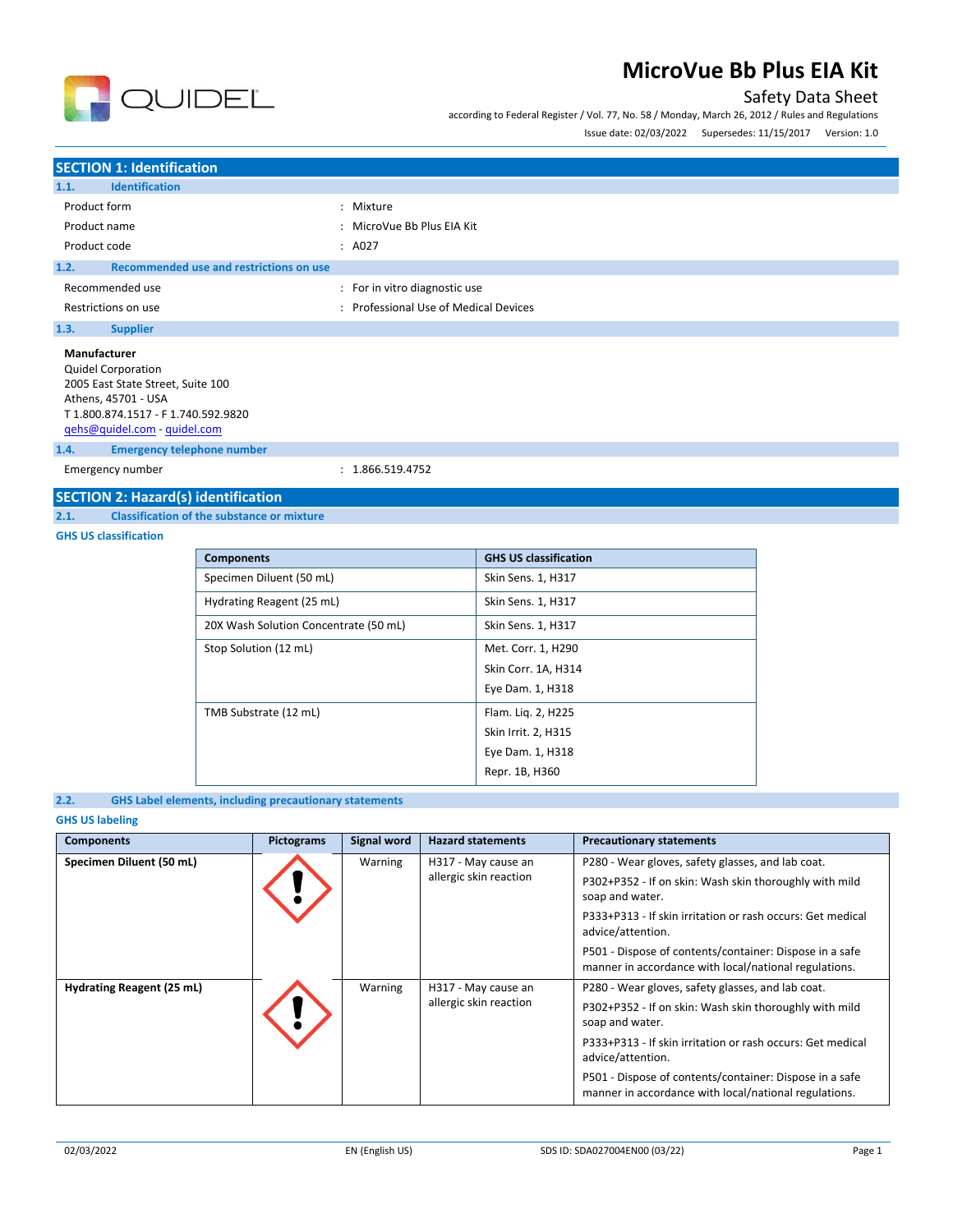# Safety Data Sheet

according to Federal Register / Vol. 77, No. 58 / Monday, March 26, 2012 / Rules and Regulations Issue date: 02/03/2022 Supersedes: 11/15/2017 Version: 1.0

| <b>20X Wash Solution Concentrate</b><br>H317 - May cause an<br>Warning<br>(50 ml)<br>allergic skin reaction |                                                                           |                                                    | P280 - Wear gloves, safety glasses, and lab coat.                                                                                                       |
|-------------------------------------------------------------------------------------------------------------|---------------------------------------------------------------------------|----------------------------------------------------|---------------------------------------------------------------------------------------------------------------------------------------------------------|
|                                                                                                             | P302+P352 - If on skin: Wash skin thoroughly with mild<br>soap and water. |                                                    |                                                                                                                                                         |
|                                                                                                             |                                                                           |                                                    | P333+P313 - If skin irritation or rash occurs: Get medical<br>advice/attention.                                                                         |
|                                                                                                             |                                                                           |                                                    | P501 - Dispose of contents/container: Dispose in a safe<br>manner in accordance with local/national regulations.                                        |
| Stop Solution (12 mL)                                                                                       | Danger                                                                    | H290 - May be corrosive to                         | P261 - Avoid breathing mist, spray.                                                                                                                     |
|                                                                                                             |                                                                           | metals                                             | P280 - Wear gloves, safety glasses, and lab coat.                                                                                                       |
|                                                                                                             |                                                                           | H314 - Causes severe skin<br>burns and eye damage  | P304+P340 - If inhaled: Remove person to fresh air and<br>keep comfortable for breathing.                                                               |
|                                                                                                             |                                                                           | H318 - Causes serious eye<br>damage                | P305+P351+P338 - IF IN EYES: Rinse cautiously with water<br>for several minutes. Remove contact lenses, if present and<br>easy to do. Continue rinsing. |
|                                                                                                             |                                                                           |                                                    | P321 - Specific treatment: Seek medical attention if ill<br>effect develops.                                                                            |
|                                                                                                             |                                                                           |                                                    | P501 - Dispose of contents/container: Dispose in a safe<br>manner in accordance with local/national regulations.                                        |
| TMB Substrate (12 mL)                                                                                       | Danger                                                                    | H225 - Highly flammable                            | P264 - Wash hands thoroughly after handling                                                                                                             |
|                                                                                                             |                                                                           | liquid and vapor                                   | P280 - Wear gloves, safety glasses, and lab coat.                                                                                                       |
|                                                                                                             |                                                                           | H315 - Causes skin<br>irritation                   | P302+P352 - If on skin: Wash skin thoroughly with mild<br>soap and water.                                                                               |
|                                                                                                             |                                                                           | H318 - Causes serious eye<br>damage                | P304+P340 - IF INHALED: Remove person to fresh air and<br>keep comfortable for breathing.                                                               |
|                                                                                                             |                                                                           | H360 - May damage<br>fertility or the unborn child | P305+P351+P338 - IF IN EYES: Rinse cautiously with water<br>for several minutes. Remove contact lenses, if present and<br>easy to do. Continue rinsing. |
|                                                                                                             |                                                                           |                                                    | P332+P313 - If skin irritation occurs: Get medical<br>advice/attention.                                                                                 |
|                                                                                                             |                                                                           |                                                    | P337+P313 - If eye irritation persists: Get medical<br>advice/attention.                                                                                |
|                                                                                                             |                                                                           |                                                    | P501 - Dispose of contents/container: Dispose in a safe<br>manner in accordance with local/national regulations                                         |

| <b>SECTION 3: Composition/Information on ingredients</b>                                                |                                                                                                                                                        |            |          |                                                                                                                                                                                              |  |
|---------------------------------------------------------------------------------------------------------|--------------------------------------------------------------------------------------------------------------------------------------------------------|------------|----------|----------------------------------------------------------------------------------------------------------------------------------------------------------------------------------------------|--|
| <b>Chemical name</b><br><b>Name</b>                                                                     |                                                                                                                                                        | CAS#       | %        | <b>GHS US classification</b>                                                                                                                                                                 |  |
| 1. Specimen Diluent (50 mL)<br>2. Hydrating Reagent (25 mL)<br>3. 20X Wash Solution Concentrate (50 mL) | Mixture for ProClin 300:<br>5-chloro-2-methyl-2H-isothiazol-3-one<br>[EC no. 247-500-7] and 2-methyl-2H -<br>isothiazol-3-one [EC no. 220-239-6] (3:1) | 55965-84-9 | 0.035    | Acute Tox. 3 (Oral), H301<br>Acute Tox. 3 (Dermal), H311<br>Acute Tox. 3 (Inhalation), H331<br>Skin Corr. 1B, H314<br>Skin Sens. 1, H317<br>Aquatic Acute 1, H400<br>Aquatic Chronic 1, H410 |  |
| Stop Solution (12 mL)                                                                                   | hydrochloric acid  %                                                                                                                                   | 7647-01-0  | $1 - 5$  | Met. Corr. 1, H290<br>Skin Corr. 1, H314<br>Eye Dam. 1, H318<br>STOT SE 3, H335                                                                                                              |  |
| TMB Substrate (12 mL)                                                                                   | 1-ethylpyrrolidin-2-one                                                                                                                                | 2687-91-4  | $1 - 5$  | Flam. Liq. 4, H227<br>Eye Dam. 1, H318<br>Repr. 1B, H360                                                                                                                                     |  |
|                                                                                                         | 1-methyl-2-pyrrolidone                                                                                                                                 | 872-50-4   | $1 - 10$ | Flam. Liq. 4, H227<br>Skin Irrit. 2, H315<br>Eye Irrit. 2, H319<br>Repr. 1B, H360<br>STOT SE 3, H335                                                                                         |  |
|                                                                                                         | acetone                                                                                                                                                | 67-64-1    | $1 - 10$ | Flam. Lig. 2, H225<br>Eye Irrit. 2A, H319<br>STOT SE 3, H336                                                                                                                                 |  |

QUIDEL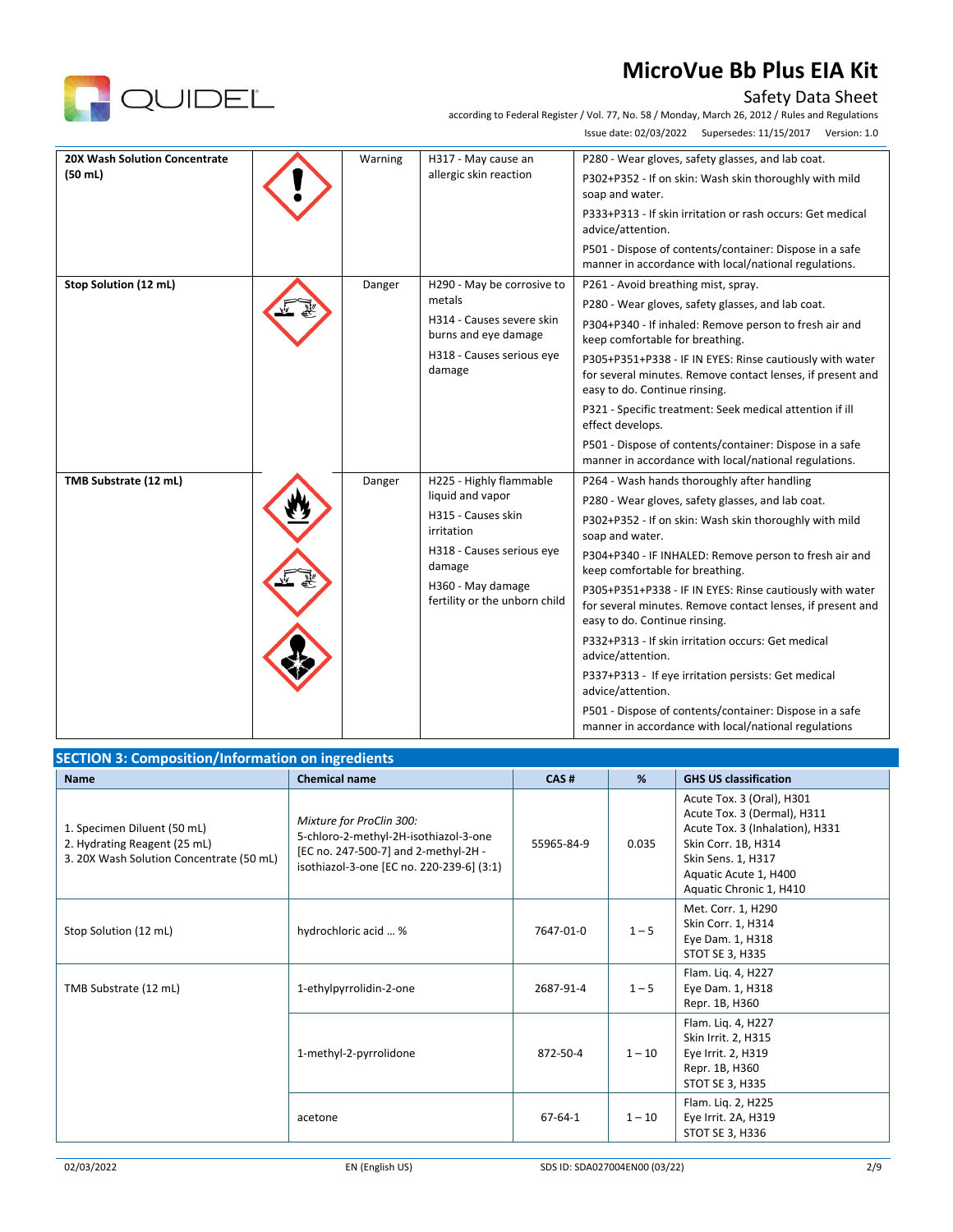

## Safety Data Sheet

according to Federal Register / Vol. 77, No. 58 / Monday, March 26, 2012 / Rules and Regulations

Issue date: 02/03/2022 Supersedes: 11/15/2017 Version: 1.0

#### Full text of hazard classes and H-statements : see section 16

| <b>SECTION 4: First-aid measures</b>                                                        |                                                                                                                                                                                   |
|---------------------------------------------------------------------------------------------|-----------------------------------------------------------------------------------------------------------------------------------------------------------------------------------|
| <b>Description of first aid measures</b><br>4.1.                                            |                                                                                                                                                                                   |
| First-aid measures general                                                                  | : IF exposed or concerned: Get medical advice/attention.                                                                                                                          |
| First-aid measures after inhalation                                                         | Remove person to fresh air and keep comfortable for breathing.                                                                                                                    |
| First-aid measures after skin contact                                                       | Rinse skin with water/shower. If skin irritation or rash occurs: Get medical advice/attention.                                                                                    |
| First-aid measures after eye contact                                                        | Rinse cautiously with water for several minutes. Remove contact lenses, if present and easy to do.<br>Continue rinsing. If eye irritation persists: Get medical advice/attention. |
| First-aid measures after ingestion                                                          | Call a poison center or a doctor if you feel unwell.                                                                                                                              |
| Most important symptoms and effects (acute and delayed)<br>4.2.                             |                                                                                                                                                                                   |
| Symptoms/effects after skin contact                                                         | : Irritation. May cause an allergic skin reaction.                                                                                                                                |
| Symptoms/effects after eye contact                                                          | : Eye irritation.                                                                                                                                                                 |
| Immediate medical attention and special treatment, : Treat symptomatically.<br>if necessary |                                                                                                                                                                                   |
| <b>SECTION 5: Fire-fighting measures</b>                                                    |                                                                                                                                                                                   |
| Suitable (and unsuitable) extinguishing media<br>5.1.                                       |                                                                                                                                                                                   |
| Suitable extinguishing media                                                                | Water spray. Dry powder. Foam. Carbon dioxide.                                                                                                                                    |
| Specific hazards arising from the chemical<br>5.2.                                          |                                                                                                                                                                                   |

| 5.3.<br>Special protective equipment and precautions for fire-fighters |                                                                                                                                             |
|------------------------------------------------------------------------|---------------------------------------------------------------------------------------------------------------------------------------------|
| Protection during firefighting                                         | : Do not attempt to take action without suitable protective equipment. Self-contained breathing<br>apparatus. Complete protective clothing. |

Fire hazard **in the sum of the set of the set of the set of the set of the set of the set of the set of the set of the set of the set of the set of the set of the set of the set of the set of the set of the set of the set** 

|                           | <b>SECTION 6: Accidental release measures</b>                               |  |                                                                                                                                                                                                                                 |
|---------------------------|-----------------------------------------------------------------------------|--|---------------------------------------------------------------------------------------------------------------------------------------------------------------------------------------------------------------------------------|
| 6.1.                      | Personal precautions, protective equipment and emergency procedures         |  |                                                                                                                                                                                                                                 |
| 6.1.1.                    | For non-emergency personnel<br><b>Emergency procedures</b>                  |  | No open flames, no sparks, and no smoking. Only qualified personnel equipped with suitable protective<br>equipment may intervene. Avoid breathing mist, spray.                                                                  |
| 6.1.2.                    | For emergency responders<br>Protective equipment                            |  | Do not attempt to take action without suitable protective equipment. For further information refer to<br>section 8: "Exposure controls/personal protection".                                                                    |
| 6.2.                      | <b>Environmental precautions</b>                                            |  |                                                                                                                                                                                                                                 |
|                           | <b>Environmental precautions</b>                                            |  | : Avoid release to the environment. Notify authorities if product enters sewers or public waters.                                                                                                                               |
| 6.3.                      | Methods and material for containment and cleaning up                        |  |                                                                                                                                                                                                                                 |
|                           | Methods for cleaning up<br>Other information<br>Reference to other sections |  | : Take up liquid spill into absorbent material. Notify authorities if product enters sewers or public waters.<br>Dispose of materials or solid residues at an authorized site.<br>For further information refer to section 13.  |
|                           | <b>SECTION 7: Handling and storage</b>                                      |  |                                                                                                                                                                                                                                 |
| 7.1.                      | <b>Precautions for safe handling</b>                                        |  |                                                                                                                                                                                                                                 |
|                           | Precautions for safe handling                                               |  | Ensure good ventilation of the work station. Wear personal protective equipment. Do not handle until<br>all safety precautions have been read and understood. Avoid contact with skin and eyes. Avoid<br>breathing mist, spray. |
|                           | Hygiene measures                                                            |  | : Do not eat, drink or smoke when using this product. Always wash hands after handling the product.                                                                                                                             |
| 7.2.                      | Conditions for safe storage, including any incompatibilities                |  |                                                                                                                                                                                                                                 |
| <b>Technical measures</b> |                                                                             |  | : Ground/bond container and receiving equipment.                                                                                                                                                                                |
| Storage conditions        |                                                                             |  | Store in a well-ventilated place. Keep cool. Keep container tightly closed. Store in corrosive resistant<br>container with a resistant inner liner. Keep only in original container. Store locked up.                           |
| Incompatible materials    |                                                                             |  | Metals.                                                                                                                                                                                                                         |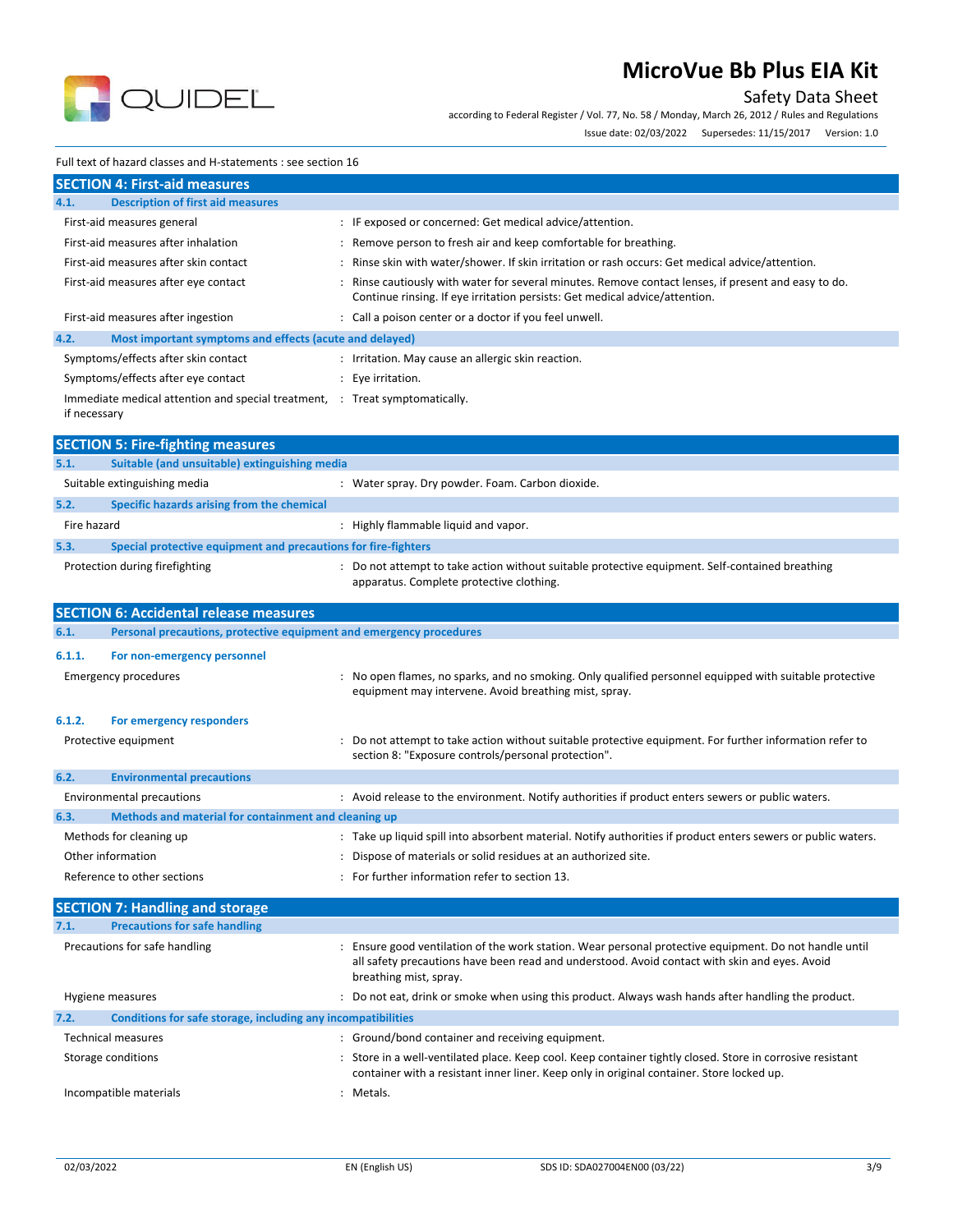

## Safety Data Sheet

according to Federal Register / Vol. 77, No. 58 / Monday, March 26, 2012 / Rules and Regulations Issue date: 02/03/2022 Supersedes: 11/15/2017 Version: 1.0

### **SECTION 8: Exposure controls/personal protection**

**8.1. Control parameters**

| hydrochloric acid  % (7647-01-0)  |                                                                   |                                                                                                       |  |  |  |
|-----------------------------------|-------------------------------------------------------------------|-------------------------------------------------------------------------------------------------------|--|--|--|
| <b>OSHA</b>                       | OSHA PEL C                                                        | 7 mg/m <sup>3</sup>                                                                                   |  |  |  |
| <b>OSHA</b>                       | OSHA PEL C [ppm]<br>5 ppm                                         |                                                                                                       |  |  |  |
| <b>OSHA</b>                       | Regulatory reference (US-OSHA)<br><b>OSHA Annotated Table Z-1</b> |                                                                                                       |  |  |  |
| acetone (67-64-1)                 |                                                                   |                                                                                                       |  |  |  |
| <b>ACGIH</b>                      | ACGIH OEL TWA [ppm]                                               | 250 ppm                                                                                               |  |  |  |
| <b>ACGIH</b>                      | ACGIH OEL STEL [ppm]<br>500 ppm                                   |                                                                                                       |  |  |  |
| 1-methyl-2-pyrrolidone (872-50-4) |                                                                   |                                                                                                       |  |  |  |
| <b>ACGIH</b>                      | <b>BEI</b>                                                        | 100 mg/l Parameter: 5-Hydroxy-N-methyl-2-pyrrolidone -<br>Medium: urine - Sampling time: End of shift |  |  |  |

#### **8.2. Appropriate engineering controls**

Appropriate engineering controls : Ensure good ventilation of the work station.

Environmental exposure controls : Avoid release to the environment.

### **8.3. Individual protection measures/Personal protective equipment**

#### **Materials for protective clothing:**

Lab coat

#### **Hand protection:**

Protective gloves

### **Eye protection:**

Safety glasses

#### **Skin and body protection:**

Wear suitable protective clothing

#### **Respiratory protection:**

Wear respiratory protection.

### **Personal protective equipment symbol(s):**



#### **Other information:**

Do not eat, drink or smoke when using this product.

| <b>SECTION 9: Physical and chemical properties</b> |                                                       |  |  |  |
|----------------------------------------------------|-------------------------------------------------------|--|--|--|
| 9.1.                                               | Information on basic physical and chemical properties |  |  |  |
| Physical state                                     | : Liquid                                              |  |  |  |
| Color                                              | : No data available                                   |  |  |  |
| Odor                                               | : No data available                                   |  |  |  |
| Odor threshold                                     | : No data available                                   |  |  |  |
| pH                                                 | : Stop Solution, $pH < 1$                             |  |  |  |
| Melting point                                      | : Not applicable                                      |  |  |  |
| Freezing point                                     | : No data available                                   |  |  |  |
|                                                    |                                                       |  |  |  |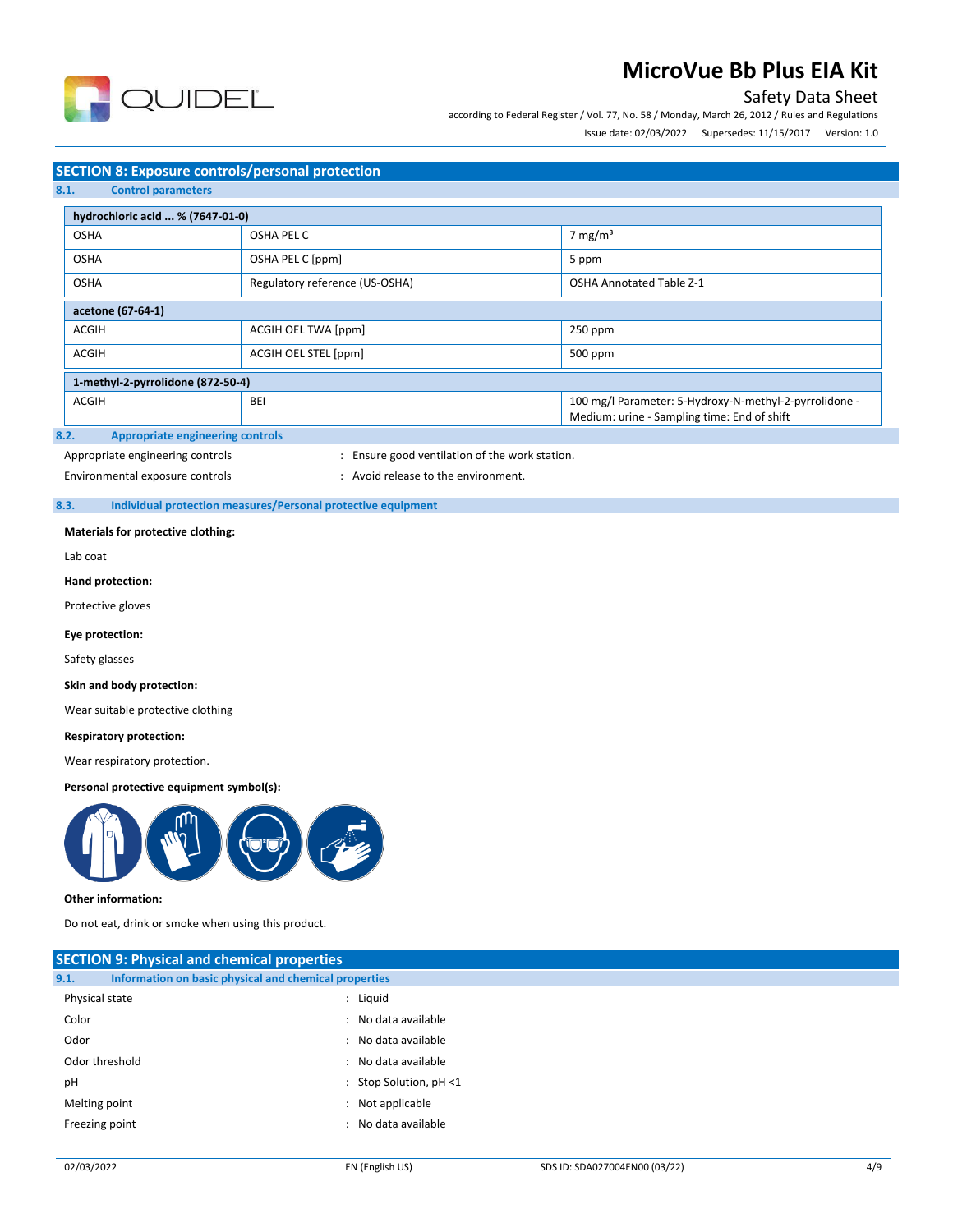

## Safety Data Sheet

according to Federal Register / Vol. 77, No. 58 / Monday, March 26, 2012 / Rules and Regulations

Issue date: 02/03/2022 Supersedes: 11/15/2017 Version: 1.0

| <b>Boiling point</b>                            | No data available                         |
|-------------------------------------------------|-------------------------------------------|
| Flash point                                     | No data available<br>$\ddot{\phantom{a}}$ |
| Relative evaporation rate (butyl acetate=1)     | No data available<br>$\ddot{\phantom{a}}$ |
| Flammability (solid, gas)                       | Not applicable.<br>$\ddot{\phantom{a}}$   |
| Vapor pressure                                  | No data available                         |
| Relative vapor density at 20 °C                 | No data available                         |
| Relative density                                | No data available                         |
| Solubility                                      | No data available<br>$\ddot{\cdot}$       |
| Partition coefficient n-octanol/water (Log Pow) | No data available<br>$\ddot{\cdot}$       |
| Auto-ignition temperature                       | No data available                         |
| Decomposition temperature                       | No data available                         |
| No data availableViscosity, kinematic           | No data available                         |
| Viscosity, dynamic                              | No data available                         |
| <b>Explosion limits</b>                         | No data available                         |
| <b>Explosive properties</b>                     | No data available                         |
| Oxidizing properties                            | No data available                         |
| <b>Other information</b><br>9.2.                |                                           |

No additional information available

|                                                                                                      | <b>SECTION 10: Stability and reactivity</b>                                                     |                |  |  |  |
|------------------------------------------------------------------------------------------------------|-------------------------------------------------------------------------------------------------|----------------|--|--|--|
| 10.1.                                                                                                | <b>Reactivity</b>                                                                               |                |  |  |  |
|                                                                                                      | Highly flammable liquid and vapor.                                                              |                |  |  |  |
| 10.2.                                                                                                | <b>Chemical stability</b>                                                                       |                |  |  |  |
|                                                                                                      | Stable under normal conditions.                                                                 |                |  |  |  |
| 10.3.                                                                                                | <b>Possibility of hazardous reactions</b>                                                       |                |  |  |  |
|                                                                                                      | No dangerous reactions known under normal conditions of use.                                    |                |  |  |  |
| 10.4.                                                                                                | <b>Conditions to avoid</b>                                                                      |                |  |  |  |
|                                                                                                      | Avoid contact with hot surfaces. Heat. No flames, no sparks. Eliminate all sources of ignition. |                |  |  |  |
| 10.5.                                                                                                | <b>Incompatible materials</b>                                                                   |                |  |  |  |
| metals.                                                                                              |                                                                                                 |                |  |  |  |
| 10.6.                                                                                                | <b>Hazardous decomposition products</b>                                                         |                |  |  |  |
| Under normal conditions of storage and use, hazardous decomposition products should not be produced. |                                                                                                 |                |  |  |  |
|                                                                                                      | <b>SECTION 11: Toxicological information</b>                                                    |                |  |  |  |
|                                                                                                      | Acute toxicity (oral)                                                                           | Not classified |  |  |  |
|                                                                                                      | Acute toxicity (dermal)                                                                         | Not classified |  |  |  |
|                                                                                                      | Acute toxicity (inhalation)                                                                     | Not classified |  |  |  |

| mixture of: 5-chloro-2-methyl-2H-isothiazol-3-one [EC no. 247-500-7] and 2-methyl-2H-isothiazol-3-one [EC no. 220-239-6] (3:1) (55965-84-9) |                                                                                                                        |  |
|---------------------------------------------------------------------------------------------------------------------------------------------|------------------------------------------------------------------------------------------------------------------------|--|
| LD50 oral rat                                                                                                                               | 53 mg/kg (Rat, Literature study)                                                                                       |  |
| ATE US (oral)                                                                                                                               | 53 mg/kg body weight                                                                                                   |  |
| ATE US (dermal)                                                                                                                             | 300 mg/kg body weight                                                                                                  |  |
| ATE US (gases)                                                                                                                              | 700 ppmV/4h                                                                                                            |  |
| ATE US (vapors)                                                                                                                             | $3$ mg/l/4h                                                                                                            |  |
| ATE US (dust, mist)                                                                                                                         | $0.5 \,\mathrm{mg}/l/4h$                                                                                               |  |
|                                                                                                                                             |                                                                                                                        |  |
| 1-ethylpyrrolidin-2-one (2687-91-4)                                                                                                         |                                                                                                                        |  |
| LD50 oral rat                                                                                                                               | 3200 mg/kg body weight (Equivalent or similar to OECD 401, Rat, Male / female, Experimental value,<br>Oral)            |  |
| LD50 dermal rat                                                                                                                             | > 2000 mg/kg body weight (OECD 402: Acute Dermal Toxicity, 24 h, Rat, Male / female, Experimental<br>value, Dermal)    |  |
| LC50 Inhalation - Rat                                                                                                                       | > 5.1 mg/l (OECD 403: Acute Inhalation Toxicity, 4 h, Rat, Male / female, Experimental value, Inhalation<br>(aerosol)) |  |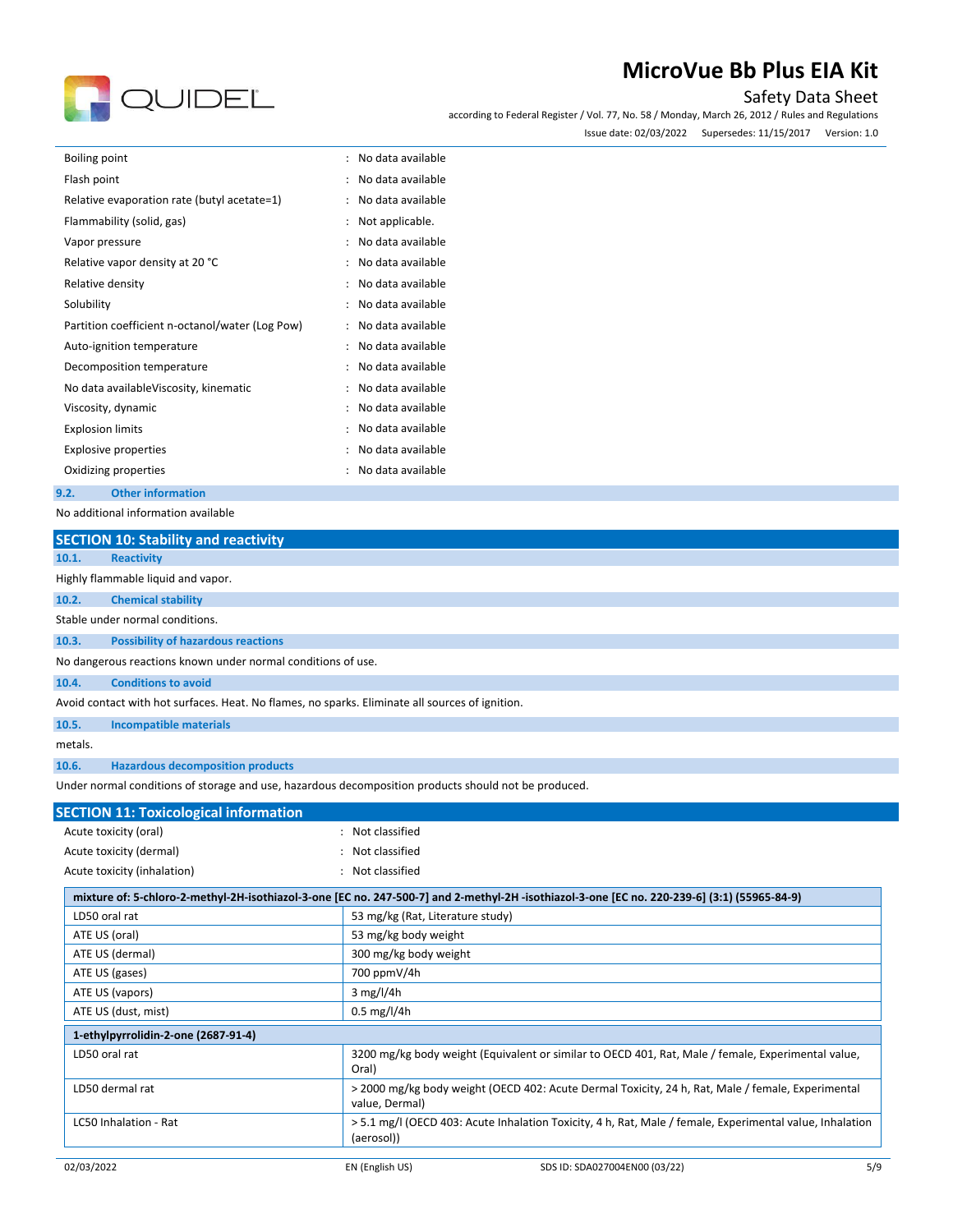

## Safety Data Sheet

according to Federal Register / Vol. 77, No. 58 / Monday, March 26, 2012 / Rules and Regulations

Issue date: 02/03/2022 Supersedes: 11/15/2017 Version: 1.0

| 1-ethylpyrrolidin-2-one (2687-91-4)                        |                                                                                                                                                  |  |  |
|------------------------------------------------------------|--------------------------------------------------------------------------------------------------------------------------------------------------|--|--|
| ATE US (oral)                                              | 3200 mg/kg body weight                                                                                                                           |  |  |
| acetone (67-64-1)                                          |                                                                                                                                                  |  |  |
| LD50 oral rat                                              | 5800 mg/kg (Equivalent or similar to OECD 401, Rat, Female, Experimental value)                                                                  |  |  |
| LD50 dermal rabbit                                         | 20000 mg/kg (Equivalent or similar to OECD 402, Rabbit, Male, Experimental value)                                                                |  |  |
| LC50 Inhalation - Rat                                      | 76 mg/l (Other, 4 h, Rat, Female, Experimental value)                                                                                            |  |  |
| ATE US (oral)                                              | 5800 mg/kg body weight                                                                                                                           |  |  |
| ATE US (dermal)                                            | 20000 mg/kg body weight                                                                                                                          |  |  |
| ATE US (vapors)                                            | 76 mg/l/4h                                                                                                                                       |  |  |
| ATE US (dust, mist)                                        | 76 mg/l/4h                                                                                                                                       |  |  |
| 1-methyl-2-pyrrolidone (872-50-4)                          |                                                                                                                                                  |  |  |
| LD50 oral rat                                              | 4150 mg/kg body weight (Equivalent or similar to OECD 401, Rat, Male / female, Experimental value,<br>Oral, 14 day(s))                           |  |  |
| LD50 dermal rat                                            | > 5000 mg/kg body weight (Equivalent or similar to OECD 402, 24 h, Rat, Male / female, Experimental<br>value, Dermal, 14 day(s))                 |  |  |
| LC50 Inhalation - Rat                                      | > 5.1 mg/l air (OECD 403: Acute Inhalation Toxicity, 4 h, Rat, Male / female, Experimental value,<br>Inhalation (aerosol), $14 \text{ day}(s)$ ) |  |  |
| ATE US (oral)                                              | 4150 mg/kg body weight                                                                                                                           |  |  |
| Skin corrosion/irritation                                  | : Causes skin irritation.                                                                                                                        |  |  |
| Serious eye damage/irritation                              | : Causes serious eye irritation.                                                                                                                 |  |  |
| Respiratory or skin sensitization                          | : May cause an allergic skin reaction.                                                                                                           |  |  |
| Not classified<br>Germ cell mutagenicity                   |                                                                                                                                                  |  |  |
| Carcinogenicity                                            | : Not classified                                                                                                                                 |  |  |
| hydrochloric acid  % (7647-01-0)                           |                                                                                                                                                  |  |  |
| IARC group                                                 | 3 - Not classifiable                                                                                                                             |  |  |
| Reproductive toxicity                                      | : May damage fertility or the unborn child.                                                                                                      |  |  |
| STOT-single exposure                                       | : Not classified                                                                                                                                 |  |  |
| hydrochloric acid  % (7647-01-0)                           |                                                                                                                                                  |  |  |
| STOT-single exposure<br>May cause respiratory irritation.  |                                                                                                                                                  |  |  |
|                                                            |                                                                                                                                                  |  |  |
| acetone (67-64-1)                                          |                                                                                                                                                  |  |  |
| STOT-single exposure<br>May cause drowsiness or dizziness. |                                                                                                                                                  |  |  |
| 1-methyl-2-pyrrolidone (872-50-4)                          |                                                                                                                                                  |  |  |
| STOT-single exposure                                       | May cause respiratory irritation.                                                                                                                |  |  |
| STOT-repeated exposure                                     | : Not classified                                                                                                                                 |  |  |
| Aspiration hazard                                          | : Not classified                                                                                                                                 |  |  |
| Viscosity, kinematic                                       | : No data available                                                                                                                              |  |  |
| Symptoms/effects after skin contact                        | : Irritation. May cause an allergic skin reaction.                                                                                               |  |  |
| Symptoms/effects after eye contact                         | : Eye irritation.                                                                                                                                |  |  |
|                                                            |                                                                                                                                                  |  |  |
| <b>SECTION 12: Ecological information</b>                  |                                                                                                                                                  |  |  |
| <b>Toxicity</b><br>12.1.                                   |                                                                                                                                                  |  |  |
| Ecology - general                                          | : The product is not considered harmful to aquatic organisms or to cause long-term adverse effects in the<br>environment.                        |  |  |
|                                                            | mixture of: 5-chloro-2-methyl-2H-isothiazol-3-one [EC no. 247-500-7] and 2-methyl-2H -isothiazol-3-one [EC no. 220-239-6] (3:1) (55965-84-9)     |  |  |
| LC50 - Fish [1]                                            | 0.28 mg/l (96 h, Lepomis macrochirus, Literature)                                                                                                |  |  |
| EC50 - Crustacea [1]                                       | 0.16 mg/l (48 h, Daphnia magna, Literature)                                                                                                      |  |  |
| 1-ethylpyrrolidin-2-one (2687-91-4)                        |                                                                                                                                                  |  |  |
| LC50 - Fish [1]                                            | > 465 mg/l (OECD 203: Fish, Acute Toxicity Test, 96 h, Brachydanio rerio, Static system, Fresh water,                                            |  |  |

Experimental value, Nominal concentration)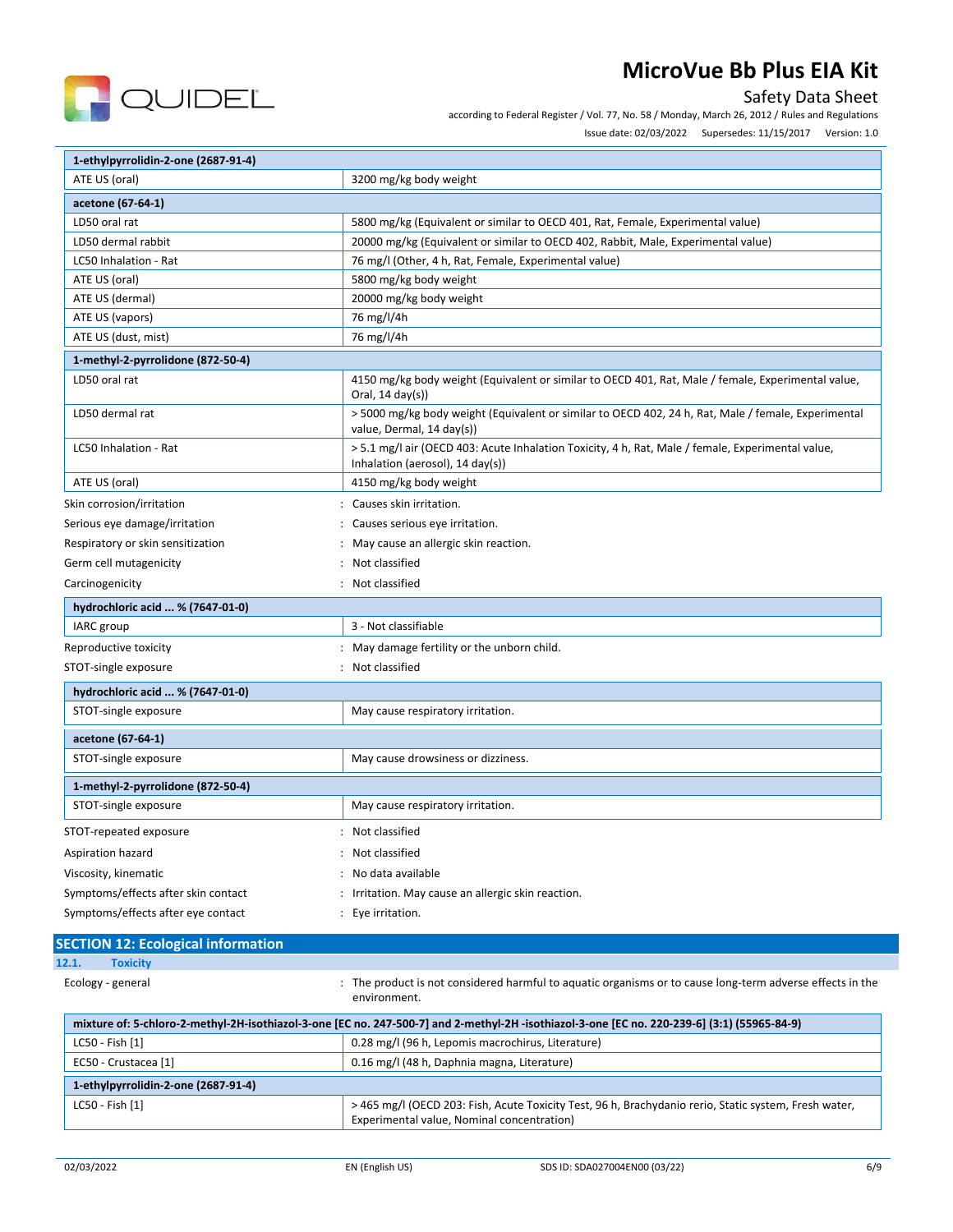

## Safety Data Sheet

according to Federal Register / Vol. 77, No. 58 / Monday, March 26, 2012 / Rules and Regulations

Issue date: 02/03/2022 Supersedes: 11/15/2017 Version: 1.0

| 1-ethylpyrrolidin-2-one (2687-91-4)                                         |                                                                                                                                                        |  |  |
|-----------------------------------------------------------------------------|--------------------------------------------------------------------------------------------------------------------------------------------------------|--|--|
| EC50 - Crustacea [1]                                                        | > 104 mg/l (OECD 202: Daphnia sp. Acute Immobilisation Test, 48 h, Daphnia magna, Static system,<br>Fresh water, Experimental value, Locomotor effect) |  |  |
| acetone (67-64-1)                                                           |                                                                                                                                                        |  |  |
| LC50 - Fish [1]                                                             | 5540 mg/l (EU Method C.1, 96 h, Salmo gairdneri, Static system, Fresh water, Experimental value)                                                       |  |  |
| 1-methyl-2-pyrrolidone (872-50-4)                                           |                                                                                                                                                        |  |  |
| LC50 - Fish [1]                                                             | > 500 mg/l (96 h, Oncorhynchus mykiss, Static system, Fresh water, Experimental value)                                                                 |  |  |
| EC50 - Crustacea [1]                                                        | 1107 mg/l (EPA 660/3 - 75/009, 96 h, Palaemonetes vulgaris, Static system, Salt water, Experimental                                                    |  |  |
|                                                                             | value)                                                                                                                                                 |  |  |
| EC50 - Crustacea [2]                                                        | > 1000 mg/l (DIN 38412-11, 24 h, Daphnia magna, Static system, Fresh water, Experimental value)                                                        |  |  |
| <b>Persistence and degradability</b><br>12.2.                               |                                                                                                                                                        |  |  |
|                                                                             | mixture of: 5-chloro-2-methyl-2H-isothiazol-3-one [EC no. 247-500-7] and 2-methyl-2H -isothiazol-3-one [EC no. 220-239-6] (3:1) (55965-84-9)           |  |  |
| Biochemical oxygen demand (BOD)                                             | Not applicable                                                                                                                                         |  |  |
| Chemical oxygen demand (COD)                                                | Not applicable                                                                                                                                         |  |  |
| ThOD                                                                        | Not applicable                                                                                                                                         |  |  |
| BOD (% of ThOD)                                                             | Not applicable                                                                                                                                         |  |  |
| hydrochloric acid  % (7647-01-0)                                            |                                                                                                                                                        |  |  |
| Persistence and degradability                                               | Biodegradability: not applicable.                                                                                                                      |  |  |
| 1-ethylpyrrolidin-2-one (2687-91-4)                                         |                                                                                                                                                        |  |  |
| Persistence and degradability                                               | Readily biodegradable in water.                                                                                                                        |  |  |
|                                                                             |                                                                                                                                                        |  |  |
| acetone (67-64-1)                                                           |                                                                                                                                                        |  |  |
| Persistence and degradability                                               | Biodegradable in the soil. Biodegradable in the soil under anaerobic conditions. Readily biodegradable<br>in water.                                    |  |  |
| Biochemical oxygen demand (BOD)                                             | 1.43 g $O_2/g$ substance                                                                                                                               |  |  |
| Chemical oxygen demand (COD)                                                | 1.92 g $O_2/g$ substance                                                                                                                               |  |  |
| ThOD                                                                        | 2.2 $g O2/g$ substance                                                                                                                                 |  |  |
| BOD (% of ThOD)                                                             | 0.872 (20 day(s), Literature study)                                                                                                                    |  |  |
| 1-methyl-2-pyrrolidone (872-50-4)                                           |                                                                                                                                                        |  |  |
| Persistence and degradability                                               | Biodegradable in the soil. Readily biodegradable in water.                                                                                             |  |  |
| Biochemical oxygen demand (BOD)                                             | 1.07 g $O2/g$ substance                                                                                                                                |  |  |
| Chemical oxygen demand (COD)                                                | 1.56 g $O_2/g$ substance                                                                                                                               |  |  |
| ThOD                                                                        | 1.9 g $O_2/g$ substance                                                                                                                                |  |  |
| BOD (% of ThOD)                                                             | 0.56                                                                                                                                                   |  |  |
| <b>Bioaccumulative potential</b><br>12.3.                                   |                                                                                                                                                        |  |  |
|                                                                             | mixture of: 5-chloro-2-methyl-2H-isothiazol-3-one [EC no. 247-500-7] and 2-methyl-2H-isothiazol-3-one [EC no. 220-239-6] (3:1) (55965-84-9)            |  |  |
| Bioaccumulative potential                                                   | Not established.                                                                                                                                       |  |  |
| hydrochloric acid  % (7647-01-0)                                            |                                                                                                                                                        |  |  |
| Bioaccumulative potential<br>Does not contain bioaccumulative component(s). |                                                                                                                                                        |  |  |
| 1-ethylpyrrolidin-2-one (2687-91-4)                                         |                                                                                                                                                        |  |  |
| Partition coefficient n-octanol/water (Log Pow)                             | -0.2 (Experimental value, EU Method A.8: Partition Coefficient, 23 °C)                                                                                 |  |  |
| Bioaccumulative potential                                                   | Not bioaccumulative.                                                                                                                                   |  |  |
|                                                                             |                                                                                                                                                        |  |  |
| acetone (67-64-1)                                                           |                                                                                                                                                        |  |  |
| BCF - Fish [1]                                                              | 0.69 (Pisces)                                                                                                                                          |  |  |
| BCF - Other aquatic organisms [1]                                           | 3 (BCFWIN, Calculated value)                                                                                                                           |  |  |
| Partition coefficient n-octanol/water (Log Pow)                             | $-0.24$ (Test data)                                                                                                                                    |  |  |
| Bioaccumulative potential                                                   | Not bioaccumulative.                                                                                                                                   |  |  |
| 1-methyl-2-pyrrolidone (872-50-4)                                           |                                                                                                                                                        |  |  |
| BCF - Other aquatic organisms [1]                                           | 3 (Calculated value)                                                                                                                                   |  |  |
| Bioaccumulative potential                                                   | Not bioaccumulative.                                                                                                                                   |  |  |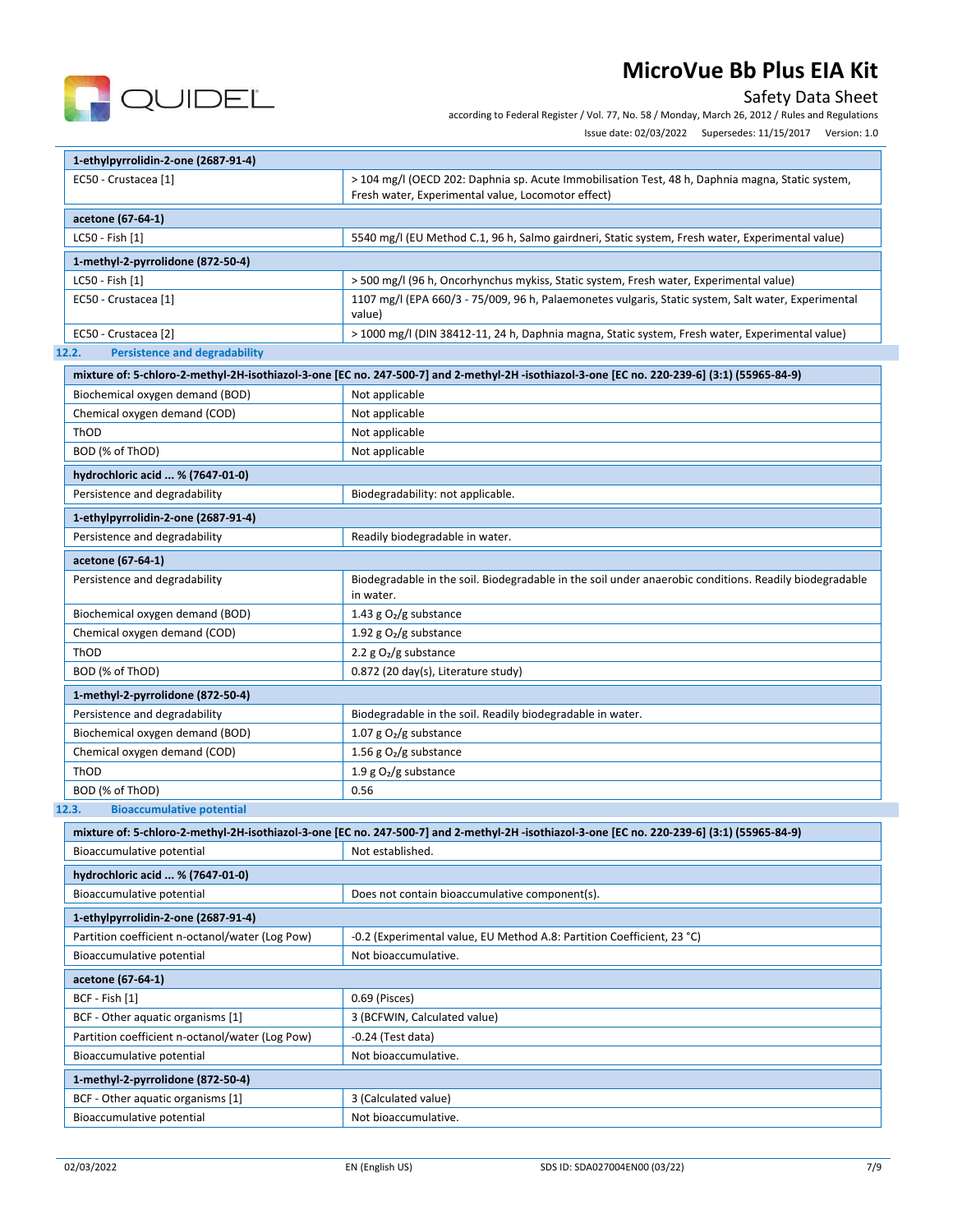

## Safety Data Sheet

according to Federal Register / Vol. 77, No. 58 / Monday, March 26, 2012 / Rules and Regulations

Issue date: 02/03/2022 Supersedes: 11/15/2017 Version: 1.0

#### **12.4. Mobility in soil**

| mixture of: 5-chloro-2-methyl-2H-isothiazol-3-one [EC no. 247-500-7] and 2-methyl-2H-isothiazol-3-one [EC no. 220-239-6] (3:1) (55965-84-9) |                                                                                                                          |  |  |
|---------------------------------------------------------------------------------------------------------------------------------------------|--------------------------------------------------------------------------------------------------------------------------|--|--|
| Ecology - soil                                                                                                                              | No (test) data on mobility of the components available.                                                                  |  |  |
| hydrochloric acid  % (7647-01-0)                                                                                                            |                                                                                                                          |  |  |
| Ecology - soil                                                                                                                              | No (test) data on mobility of the components available. May be harmful to plant growth, blooming and<br>fruit formation. |  |  |
| 1-ethylpyrrolidin-2-one (2687-91-4)                                                                                                         |                                                                                                                          |  |  |
| Surface tension                                                                                                                             | 0.069 N/m (20 °C, 1 g/l, OECD 115: Surface Tension of Aqueous Solutions)                                                 |  |  |
| Organic Carbon Normalized Adsorption Coefficient<br>(Log Koc)                                                                               | 1.6 (log Koc, PCKOCWIN v1.66, Calculated value)                                                                          |  |  |
| Ecology - soil                                                                                                                              | Low potential for adsorption in soil. Highly mobile in soil.                                                             |  |  |
| acetone (67-64-1)                                                                                                                           |                                                                                                                          |  |  |
| Surface tension                                                                                                                             | 0.0237 N/m                                                                                                               |  |  |
| No (test)data on mobility of the substance available.<br>Ecology - soil                                                                     |                                                                                                                          |  |  |
| 1-methyl-2-pyrrolidone (872-50-4)                                                                                                           |                                                                                                                          |  |  |
| Surface tension                                                                                                                             | 0.407 N/m                                                                                                                |  |  |
| Organic Carbon Normalized Adsorption Coefficient<br>(Log Koc)                                                                               | 1.32 (log Koc, Calculated value)                                                                                         |  |  |
| Ecology - soil                                                                                                                              | Highly mobile in soil.                                                                                                   |  |  |
| 12.5.<br><b>Other adverse effects</b>                                                                                                       |                                                                                                                          |  |  |

No additional information available

| <b>SECTION 13: Disposal considerations</b> |                                                                                             |  |
|--------------------------------------------|---------------------------------------------------------------------------------------------|--|
| <b>Disposal methods</b><br>13.1.           |                                                                                             |  |
| Regional legislation (waste)               | Disposal must be done according to official regulations.                                    |  |
| Waste treatment methods                    | Dispose of contents/container in accordance with licensed collector's sorting instructions. |  |
| Sewage disposal recommendations            | Disposal must be done according to official regulations.                                    |  |
| Additional information                     | Flammable vapors may accumulate in the container.                                           |  |
| Ecology - waste materials                  | Avoid release to the environment.                                                           |  |

### **SECTION 14: Transport information**

**Department of Transportation (DOT)**

Not regulated

**International Maritime Dangerous Goods (IMDG)**

Not regulated

**International Air Transport Association (IATA)**

Not regulated

# **SECTION 15: Regulatory information**

**15.1. US Federal regulations**

**MicroVue Bb Plus EIA Kit**

All components of this product are present and listed as Active on the United States Environmental Protection Agency Toxic Substances Control Act (TSCA) inventory

| mixture of: 5-chloro-2-methyl-2H-isothiazol-3-one [EC no. 247-500-7]<br>and 2-methyl-2H -isothiazol-3-one [EC no. 220-239-6] (3:1) | CAS No 55965-84-9 | $< 1\%$   |
|------------------------------------------------------------------------------------------------------------------------------------|-------------------|-----------|
| hydrochloric acid  %                                                                                                               | CAS No 7647-01-0  | $1 - 5%$  |
| 1-ethylpyrrolidin-2-one                                                                                                            | CAS No 2687-91-4  | $1 - 5%$  |
| acetone                                                                                                                            | CAS No 67-64-1    | $1 - 10%$ |
| 1-methyl-2-pyrrolidone                                                                                                             | CAS No 872-50-4   | $1 - 10%$ |

Contains chemical(s) subject to TSCA 12b export notification if product is shipped outside the U.S